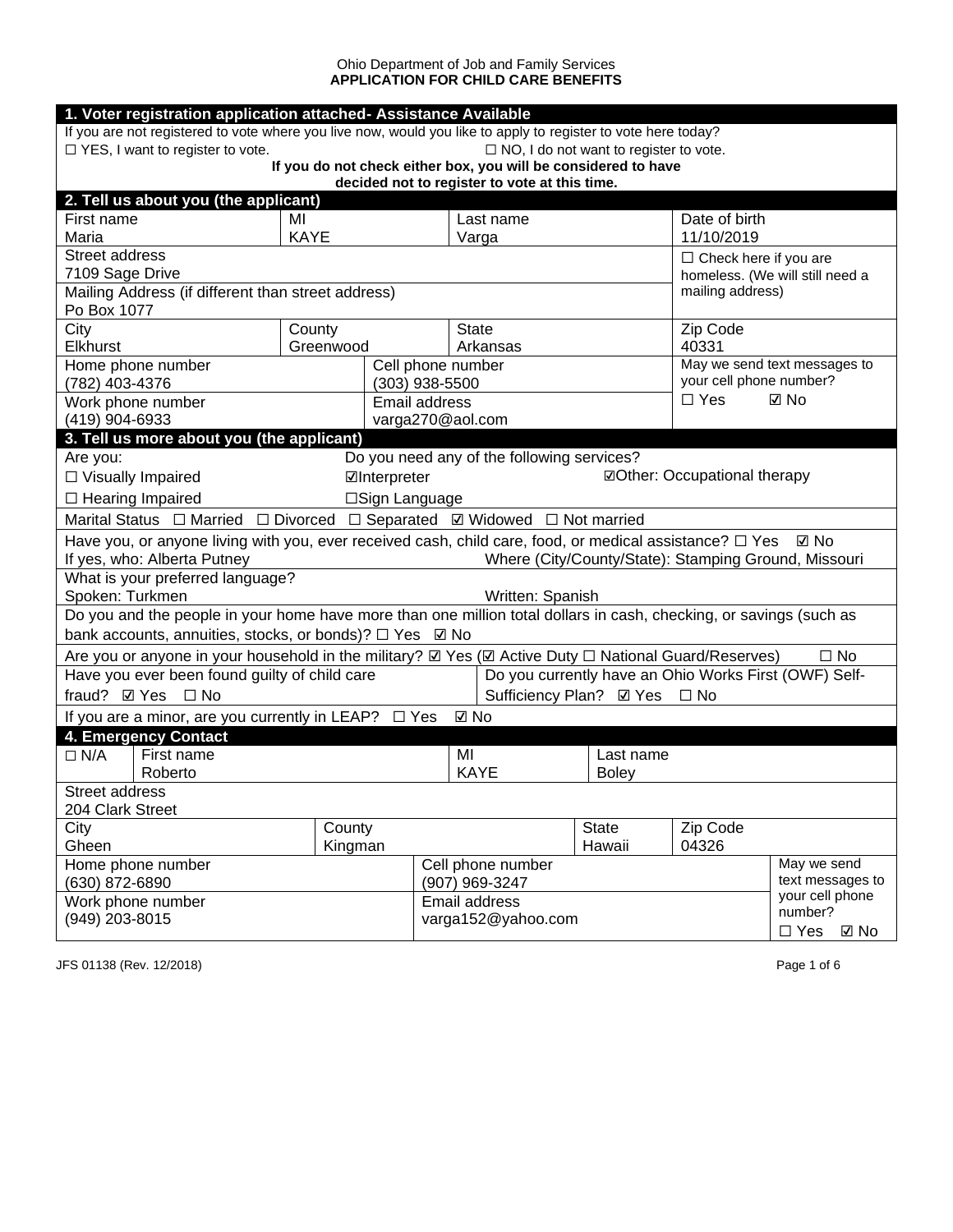| 5. Tell us about everyone that lives in your home |                 |                |               |                   |                 |                                                                                                                                                                                                                                                                     |                 |                                               |
|---------------------------------------------------|-----------------|----------------|---------------|-------------------|-----------------|---------------------------------------------------------------------------------------------------------------------------------------------------------------------------------------------------------------------------------------------------------------------|-----------------|-----------------------------------------------|
|                                                   |                 |                |               |                   |                 | You must list everyone who lives with you, even if they are not applying. Please be sure to list your name first. Please include all<br>household members regardless of the member's need for child care. If you need more space, attach a separate piece of paper. |                 |                                               |
|                                                   | <b>Social</b>   |                |               |                   | <b>Relation</b> |                                                                                                                                                                                                                                                                     |                 |                                               |
|                                                   | <b>Security</b> | <b>US</b>      |               |                   | to you          |                                                                                                                                                                                                                                                                     | <b>Hispanic</b> |                                               |
| <b>Name</b>                                       | <b>Number</b>   | <b>Citizen</b> |               | Date of           | (spouse,        |                                                                                                                                                                                                                                                                     | or Latino       | <b>Highest Level of</b>                       |
| (First, Last)                                     | <b>Optional</b> |                | Y or N Gender | <b>Birth</b>      | son, etc)       | Race                                                                                                                                                                                                                                                                | Y or N          | <b>Education Completed</b>                    |
| Maria Varga                                       | 933-98-1252     | No.            |               | Female 11/10/2019 | Self            | ☑ African American                                                                                                                                                                                                                                                  | Yes             | ☑ Some High School                            |
|                                                   |                 |                |               |                   |                 | ☑ Alaska Native/American                                                                                                                                                                                                                                            |                 | □ HS Diploma/GED                              |
|                                                   |                 |                |               |                   |                 | Indian<br>$\square$ Asian                                                                                                                                                                                                                                           |                 | □ 2 Year Degree                               |
|                                                   |                 |                |               |                   |                 | <b>☑</b> Caucasian                                                                                                                                                                                                                                                  |                 | □ 4 Year Degree<br>$\Box$ Masters or Above    |
|                                                   |                 |                |               |                   |                 | □ Hawaiian/Pacific                                                                                                                                                                                                                                                  |                 | <b>Graduation Date:</b>                       |
|                                                   |                 |                |               |                   |                 | Islander                                                                                                                                                                                                                                                            |                 | 12/16/2019                                    |
|                                                   |                 |                |               |                   |                 |                                                                                                                                                                                                                                                                     |                 | Number of College                             |
|                                                   |                 |                |               |                   |                 |                                                                                                                                                                                                                                                                     |                 | Credit Hours: 445                             |
| Tommie Buckley                                    | 204-19-5697 No  |                | Male          | 12/16/2018        | Sibling         | □ African American                                                                                                                                                                                                                                                  | No              | □ Some High School                            |
|                                                   |                 |                |               |                   |                 | ☑ Alaska Native/American                                                                                                                                                                                                                                            |                 | □ HS Diploma/GED                              |
|                                                   |                 |                |               |                   |                 | Indian                                                                                                                                                                                                                                                              |                 | ☑ 2 Year Degree                               |
|                                                   |                 |                |               |                   |                 | $\square$ Asian<br><b>☑ Caucasian</b>                                                                                                                                                                                                                               |                 | □ 4 Year Degree                               |
|                                                   |                 |                |               |                   |                 | □ Hawaiian/Pacific                                                                                                                                                                                                                                                  |                 | □ Masters or Above<br><b>Graduation Date:</b> |
|                                                   |                 |                |               |                   |                 | Islander                                                                                                                                                                                                                                                            |                 | 12/16/2019                                    |
|                                                   |                 |                |               |                   |                 |                                                                                                                                                                                                                                                                     |                 | Number of College                             |
|                                                   |                 |                |               |                   |                 |                                                                                                                                                                                                                                                                     |                 | Credit Hours: 445                             |
| <b>Alyce Absher</b>                               | 275-55-6367     | Yes            | Male          | 12/12/2019        | Aunt            | □ African American                                                                                                                                                                                                                                                  | No              | □ Some High School                            |
|                                                   |                 |                |               |                   |                 | ☑ Alaska Native/American                                                                                                                                                                                                                                            |                 | □ HS Diploma/GED                              |
|                                                   |                 |                |               |                   |                 | Indian                                                                                                                                                                                                                                                              |                 | □ 2 Year Degree                               |
|                                                   |                 |                |               |                   |                 | $\square$ Asian                                                                                                                                                                                                                                                     |                 | □ 4 Year Degree                               |
|                                                   |                 |                |               |                   |                 | $\Box$ Caucasian<br>☑ Hawaiian/Pacific                                                                                                                                                                                                                              |                 | ☑ Masters or Above                            |
|                                                   |                 |                |               |                   |                 | Islander                                                                                                                                                                                                                                                            |                 | <b>Graduation Date:</b><br>11/14/2016         |
|                                                   |                 |                |               |                   |                 |                                                                                                                                                                                                                                                                     |                 | Number of College                             |
|                                                   |                 |                |               |                   |                 |                                                                                                                                                                                                                                                                     |                 | Credit Hours: 604                             |
| <b>Florinda Alt</b>                               | 677-44-2930     | <b>No</b>      | Male          | 10/26/2017        | Caregiver       | □ African American                                                                                                                                                                                                                                                  | No              | ☑ Some High School                            |
|                                                   |                 |                |               |                   |                 | ☑ Alaska Native/American                                                                                                                                                                                                                                            |                 | □ HS Diploma/GED                              |
|                                                   |                 |                |               |                   |                 | Indian                                                                                                                                                                                                                                                              |                 | □ 2 Year Degree                               |
|                                                   |                 |                |               |                   |                 | $\square$ Asian<br><b>☑ Caucasian</b>                                                                                                                                                                                                                               |                 | $\square$ 4 Year Degree                       |
|                                                   |                 |                |               |                   |                 | □ Hawaiian/Pacific                                                                                                                                                                                                                                                  |                 | □ Masters or Above                            |
|                                                   |                 |                |               |                   |                 | Islander                                                                                                                                                                                                                                                            |                 | <b>Graduation Date:</b><br>11/17/2018         |
|                                                   |                 |                |               |                   |                 |                                                                                                                                                                                                                                                                     |                 | Number of College                             |
|                                                   |                 |                |               |                   |                 |                                                                                                                                                                                                                                                                     |                 | Credit Hours: 414                             |
| Ilana Artis                                       | 367-72-7353     | Yes            | Male          | 11/25/2018        | Neighbor        | ☑ African American                                                                                                                                                                                                                                                  | Yes             | □ Some High School                            |
|                                                   |                 |                |               |                   |                 | <b>☑ Alaska Native/American</b>                                                                                                                                                                                                                                     |                 | □ HS Diploma/GED                              |
|                                                   |                 |                |               |                   |                 | Indian                                                                                                                                                                                                                                                              |                 | ☑ 2 Year Degree                               |
|                                                   |                 |                |               |                   |                 | <b>☑</b> Asian<br><b>☑</b> Caucasian                                                                                                                                                                                                                                |                 | □ 4 Year Degree                               |
|                                                   |                 |                |               |                   |                 | □ Hawaiian/Pacific                                                                                                                                                                                                                                                  |                 | □ Masters or Above<br><b>Graduation Date:</b> |
|                                                   |                 |                |               |                   |                 | Islander                                                                                                                                                                                                                                                            |                 | 11/15/2017                                    |
|                                                   |                 |                |               |                   |                 |                                                                                                                                                                                                                                                                     |                 | Number of College                             |
|                                                   |                 |                |               |                   |                 |                                                                                                                                                                                                                                                                     |                 | Credit Hours: 500                             |
| <b>Dallas Sturges</b>                             | 353-84-3049     | Yes            | Male          | 11/22/2017        | Uncle           | ☑ African American                                                                                                                                                                                                                                                  | Yes             | □ Some High School                            |
|                                                   |                 |                |               |                   |                 | ☑ Alaska Native/American                                                                                                                                                                                                                                            |                 | □ HS Diploma/GED                              |
|                                                   |                 |                |               |                   |                 | Indian                                                                                                                                                                                                                                                              |                 | ☑ 2 Year Degree                               |
|                                                   |                 |                |               |                   |                 | $\Box$ Asian                                                                                                                                                                                                                                                        |                 | □ 4 Year Degree                               |
|                                                   |                 |                |               |                   |                 | $\Box$ Caucasian<br>☑ Hawaiian/Pacific                                                                                                                                                                                                                              |                 | □ Masters or Above                            |
|                                                   |                 |                |               |                   |                 | <b>Islander</b>                                                                                                                                                                                                                                                     |                 | <b>Graduation Date:</b><br>10/26/2019         |
|                                                   |                 |                |               |                   |                 |                                                                                                                                                                                                                                                                     |                 | Number of College                             |
|                                                   |                 |                |               |                   |                 |                                                                                                                                                                                                                                                                     |                 | Credit Hours: 640                             |
| JFS 01138 (Rev. 12/2018)                          |                 |                |               |                   |                 |                                                                                                                                                                                                                                                                     |                 | Page 2 of 6                                   |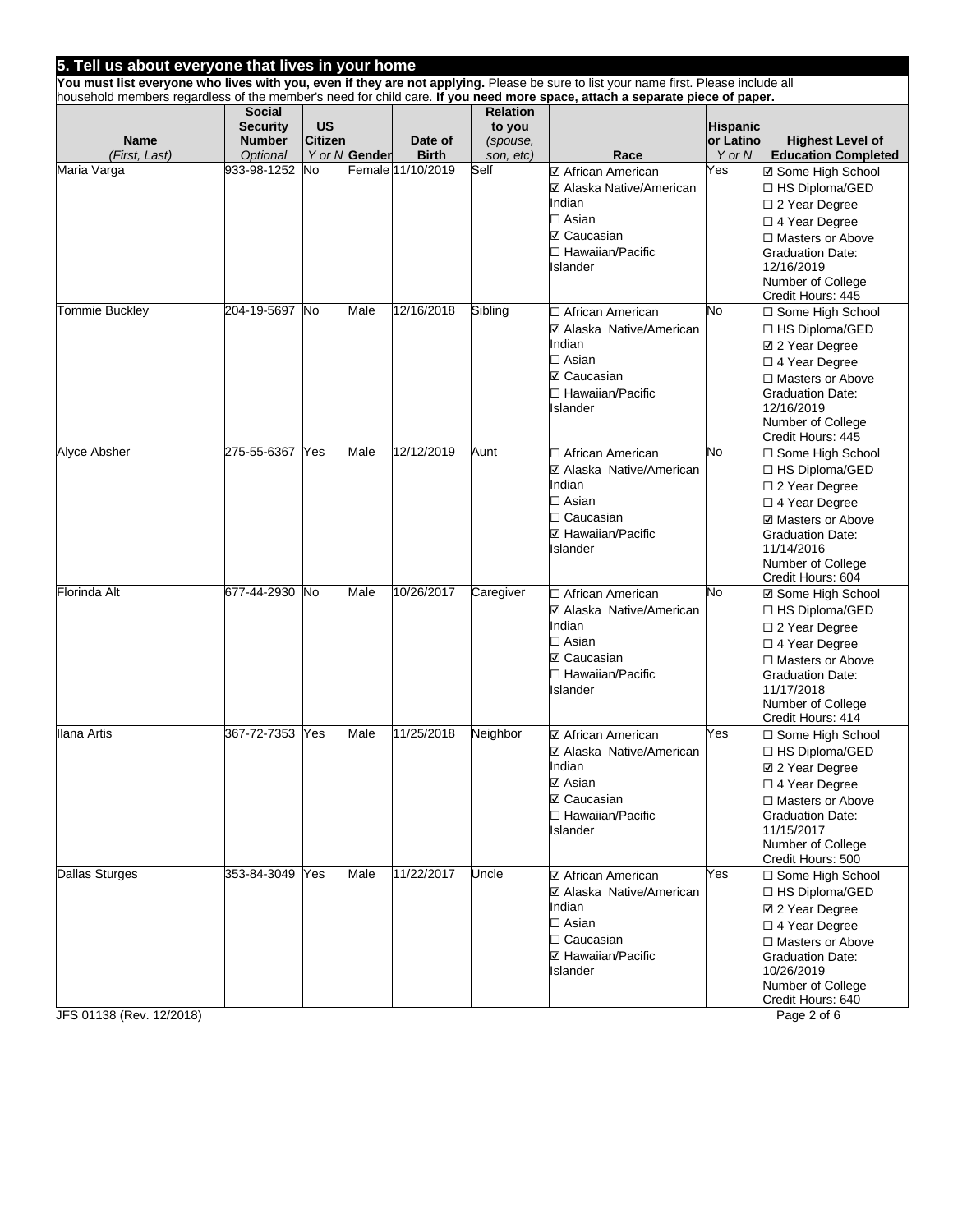## **6. Tell us about your qualifying activity**

If you or the people in your home are working, attending school or participating in a training program, please complete the table below. If employed, please list your current employer. This includes self-employment and odd jobs. You must **ATTACH PROOF** of income. If attending school or a training program, you must provide a current, official schedule. **If you need more space, please attach a separate piece of paper.**

|                              |              |                                                                                                                                          |             |                                                                     |                            | <b>Work or School</b><br><b>Schedule</b> |
|------------------------------|--------------|------------------------------------------------------------------------------------------------------------------------------------------|-------------|---------------------------------------------------------------------|----------------------------|------------------------------------------|
|                              |              |                                                                                                                                          |             |                                                                     |                            | (Please check the box                    |
|                              |              |                                                                                                                                          |             |                                                                     |                            | next to the days you work                |
|                              |              |                                                                                                                                          |             | How often                                                           |                            | or attend school. Then list              |
| <b>Household</b>             |              |                                                                                                                                          | Rate of     | Paid                                                                |                            | the hours you work or                    |
| <b>Member Name and</b>       | <b>Start</b> |                                                                                                                                          | Pay         | (Weekly,                                                            |                            | attend school on the                     |
| <b>Job Title</b>             | Date/End     | <b>Employer/School/Training Site Name</b>                                                                                                | (if         | Bi-weekly,                                                          |                            | corresponding line, ie                   |
| (if applicable)              | <b>Date</b>  | <b>Address and Telephone Number</b>                                                                                                      | applicable) | etc)                                                                |                            | $8:30 - 5:30$                            |
| Avis Ling                    | 11/11/2012   | Name                                                                                                                                     | 536         | twice a                                                             |                            | ⊠ Sun 4:45 am - 2:00 pm                  |
| Accountant                   | 12/20/2016   | Solimar International Inc                                                                                                                |             | month                                                               |                            | ⊠ Mon 3:30 am - 4:45 pm                  |
|                              |              | <b>Address</b>                                                                                                                           |             |                                                                     |                            |                                          |
|                              |              | 1340 Beech Street, Ojito, New Mexico 49195                                                                                               |             |                                                                     |                            | ☑ Tues 12:15 am - 1:30 pm                |
|                              |              | Telephone number                                                                                                                         |             |                                                                     |                            | ☑ Wed 7:30 am - 11:45 pm                 |
|                              |              | (553) 376-2663                                                                                                                           |             |                                                                     |                            | ☑ Thurs 11:30 am - 6:30 pm               |
|                              |              | Schooling - Total credit hours earned:                                                                                                   |             |                                                                     |                            | ☑ Fri 5:30 am - 10:30 pm                 |
|                              |              | 262                                                                                                                                      |             |                                                                     |                            | ⊠ Sat 1:00 am - 7:00 pm                  |
|                              |              |                                                                                                                                          |             |                                                                     | ☑ Varies week to week      |                                          |
| Nicolle Pass                 | 12/15/2014   | Name                                                                                                                                     | 391         | weekly                                                              |                            | ⊠ Sun 3:15 am - 1:15 pm                  |
| System Programmer            | 11/26/2018   | Peak Technology Solutions, Inc.                                                                                                          |             |                                                                     |                            | ☑ Mon 8:45 am - 5:45 pm                  |
|                              |              | <b>Address</b>                                                                                                                           |             |                                                                     |                            | ☑ Tues 4:30 am - 5:30 pm                 |
|                              |              | 8601 Georgia Avenue, Normandy Park, Washington                                                                                           |             |                                                                     |                            | ☑ Wed 3:00 am - 11:30 pm                 |
|                              |              | 65563<br>Telephone number                                                                                                                |             |                                                                     |                            | ☑ Thurs 7:30 am - 9:30 pm                |
|                              |              | (761) 746-8207                                                                                                                           |             |                                                                     | ☑ Fri 9:15 am - 4:30 pm    |                                          |
|                              |              | Schooling - Total credit hours earned:                                                                                                   |             |                                                                     |                            | ⊠ Sat 8:30 am - 1:45 pm                  |
|                              |              | 131                                                                                                                                      |             |                                                                     | $\Box$ Varies week to week |                                          |
| Mariette Honea               | 12/12/2016   | Name                                                                                                                                     | 589         | weekly                                                              |                            | ⊠ Sun 5:45 am - 2:00 pm                  |
| Director                     | 10/15/2020   | Aurelius Group, Llc                                                                                                                      |             |                                                                     |                            | $\boxtimes$ Mon 4:00 am - 9:15 pm        |
|                              |              | <b>Address</b>                                                                                                                           |             |                                                                     |                            | ☑ Tues 5:15 am - 8:30 pm                 |
|                              |              | 974 Executive Center Blvd, Premier Bank, Louisiana 2999                                                                                  |             |                                                                     |                            | ☑ Wed 6:15 am - 3:15 pm                  |
|                              |              | Telephone number                                                                                                                         |             |                                                                     |                            | ☑ Thurs 8:00 am - 10:45 pm               |
|                              |              | (276) 005-2864                                                                                                                           |             |                                                                     |                            |                                          |
|                              |              | Schooling - Total credit hours earned:                                                                                                   |             |                                                                     | ☑ Fri 2:45 am - 9:15 pm    |                                          |
|                              |              | 166                                                                                                                                      |             |                                                                     |                            | ⊠ Sat 12:45 am - 10:30 pm                |
|                              |              |                                                                                                                                          |             |                                                                     | □ Varies week to week      |                                          |
|                              |              | 7. Tell us about your other sources of income.                                                                                           |             |                                                                     |                            |                                          |
|                              |              | Other sources of income refer to all the money that you and the people in your home receive such as earnings from child/spousal/medical  |             |                                                                     |                            |                                          |
|                              |              | support, disability benefits, retirement benefits, Worker's Compensation, Social Security, SSI, Veteran's Benefits, etc. ATTACH PROOF of |             |                                                                     |                            |                                          |
| all other sources of income. |              |                                                                                                                                          |             |                                                                     |                            |                                          |
|                              |              | <b>Amount of Income</b>                                                                                                                  |             | <b>How Often Received</b>                                           |                            | <b>Date Last</b>                         |
|                              |              | $\left(1-t\right)$ $\left(1-t\right)$                                                                                                    |             | $\mathcal{L}$ and $\mathcal{L}$ and $\mathcal{L}$ and $\mathcal{L}$ |                            |                                          |

|                                                                                                        |                                      | AINQUIL OF INCOME | <b>HOW OREN RECEIVED</b> | Date Last       |  |  |
|--------------------------------------------------------------------------------------------------------|--------------------------------------|-------------------|--------------------------|-----------------|--|--|
| <b>Household Member Name</b>                                                                           | <b>Type of Income</b>                | (before taxes)    | (weekly, monthly, etc)   | <b>Received</b> |  |  |
| Israel Peck                                                                                            | <b>Supplementary Security Income</b> | 422               | weekly                   | 11/28/2014      |  |  |
| Phillis Delao                                                                                          | <b>Social Security</b>               | 468               | weekly                   | 12/26/2014      |  |  |
| Roxanne Hobbs                                                                                          | Veterans benefits                    | 414               | twice a month            | 12/19/2015      |  |  |
| Do you or does anyone in your household pay Child or Spousal Support? $\Box$ Yes $\Box$ No             |                                      |                   |                          |                 |  |  |
| If yes, what is your child support obligation per month? 611 You must ATTACH PROOF of this obligation. |                                      |                   |                          |                 |  |  |

JFS 01138 (Rev. 12/2018) Page 3 of 6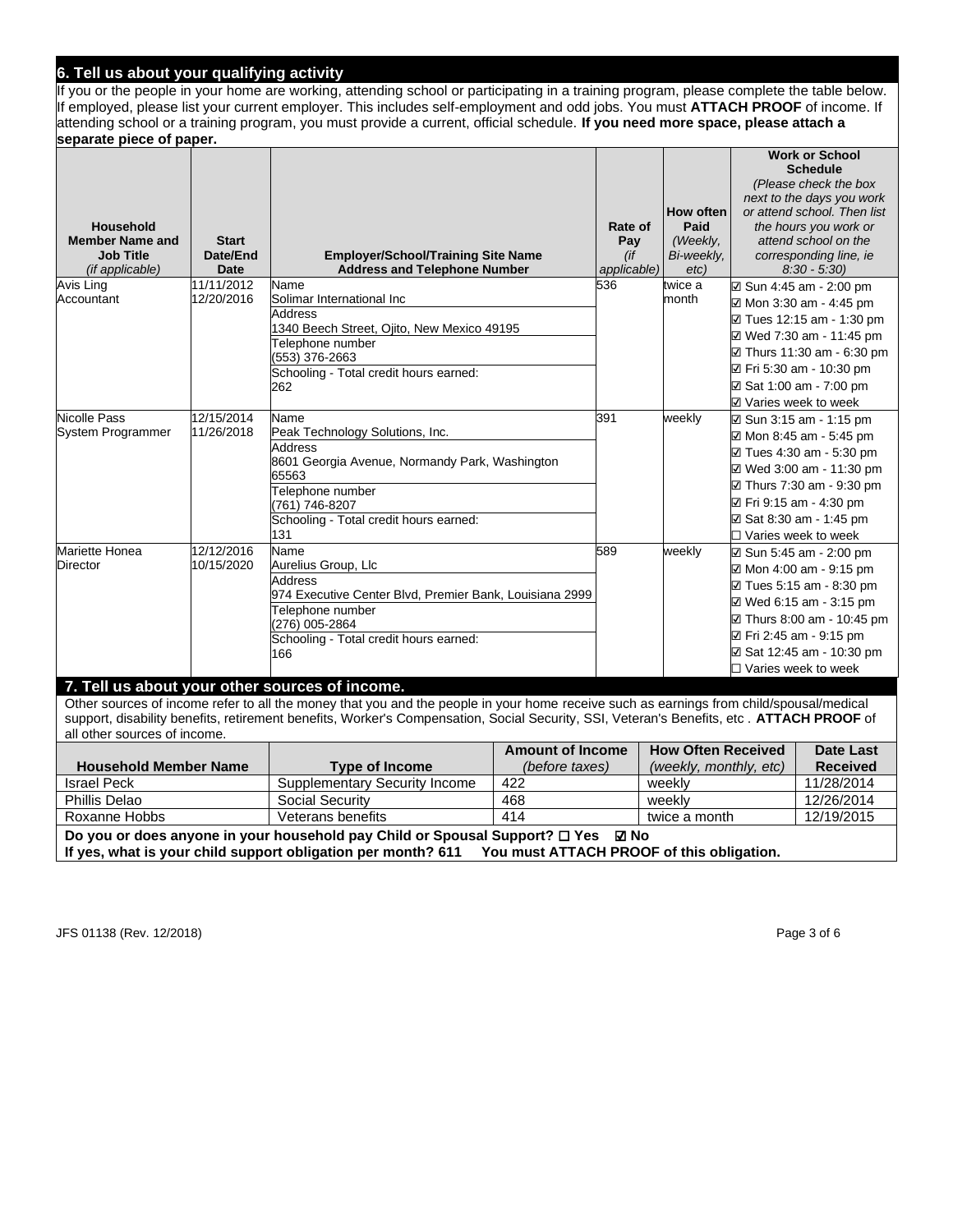| 8. Tell us more about the child(ren) who need child care                              |                                      |                                                                      |                                                                     |  |  |  |
|---------------------------------------------------------------------------------------|--------------------------------------|----------------------------------------------------------------------|---------------------------------------------------------------------|--|--|--|
| Child 1                                                                               |                                      |                                                                      |                                                                     |  |  |  |
| Child's name (first, middle, last)                                                    |                                      | Child's mother's maiden name                                         |                                                                     |  |  |  |
| Alyse Elodia Maxfield                                                                 |                                      | <b>Bunn</b>                                                          |                                                                     |  |  |  |
| Child's city of birth<br>Chastang                                                     | Relationship to applicant<br>Aunt    |                                                                      | Child's preferred spoken language<br>Bhojpuri                       |  |  |  |
| Is this child a United States citizen or a qualified alien? $\boxtimes$ Yes $\Box$ No |                                      | <b>Child's Needs</b>                                                 |                                                                     |  |  |  |
| You must provide verification in order to receive child care.                         |                                      |                                                                      | Does child require protective child care? $\boxtimes$ Yes $\Box$ No |  |  |  |
| Do you have concerns about your child's growth and development?                       |                                      | If yes, is there a case plan?<br>$\Box$ Yes $\boxtimes$ No           |                                                                     |  |  |  |
| □ Yes ☑ No Please describe:                                                           |                                      | Is the child enrolled in Head Start?                                 | $\Box$ Yes $\boxtimes$ No                                           |  |  |  |
|                                                                                       |                                      | If yes, what is the child's schedule?                                |                                                                     |  |  |  |
|                                                                                       |                                      | From 8:00 am to 3:00 pm                                              |                                                                     |  |  |  |
| Days/Hours care needed                                                                |                                      | <b>Provider Name and Address</b>                                     |                                                                     |  |  |  |
| $\boxtimes$ Sun From 7:00 am to 3:30 pm                                               |                                      | Trace Inc                                                            |                                                                     |  |  |  |
| $\boxtimes$ Mon From 7:00 am to 4:00 pm                                               |                                      | 8716 Mallard Drive, Fort Littleton, Pennsylvania 22908               |                                                                     |  |  |  |
| ☑ Tues From 6:30 am to 2:30 pm                                                        |                                      |                                                                      |                                                                     |  |  |  |
| ☑ Wed From 8:00 am to 12:30 pm                                                        |                                      |                                                                      |                                                                     |  |  |  |
| ☑ Thurs From 12:00 pm to 6:00 pm                                                      |                                      |                                                                      |                                                                     |  |  |  |
| ☑ Fri<br>From 8:00 am to 12:30 pm                                                     |                                      |                                                                      |                                                                     |  |  |  |
| <b>☑ Sat</b><br>From 9:00 am to 2:30 pm                                               |                                      |                                                                      |                                                                     |  |  |  |
| Child 2                                                                               |                                      |                                                                      |                                                                     |  |  |  |
| Child's name (first, middle, last)                                                    |                                      | Child's mother's maiden name                                         |                                                                     |  |  |  |
| Anisa Ella Neri                                                                       |                                      | Edmunds                                                              |                                                                     |  |  |  |
| Child's city of birth<br>Willard                                                      | Relationship to applicant<br>Sibling |                                                                      | Child's preferred spoken language<br>Nepali                         |  |  |  |
| Is this child a United States citizen or a qualified alien? $\boxtimes$ Yes $\Box$ No |                                      | Child's Needs                                                        |                                                                     |  |  |  |
| You must provide verification in order to receive child care.                         |                                      |                                                                      | Does child require protective child care? □ Yes ☑ No                |  |  |  |
| Do you have concerns about your child's growth and development?                       |                                      | If yes, is there a case plan?<br>$\boxtimes$ Yes $\Box$ No           |                                                                     |  |  |  |
| ☑ Yes □ No Please describe: Simulated Growth or development                           |                                      | Is the child enrolled in Head Start?                                 | $\Box$ Yes $\boxtimes$ No                                           |  |  |  |
| concerns                                                                              |                                      | If yes, what is the child's schedule?                                |                                                                     |  |  |  |
|                                                                                       |                                      | From 8:00 am to 5:30 pm                                              |                                                                     |  |  |  |
| Days/Hours care needed                                                                |                                      | <b>Provider Name and Address</b><br>Happy Days Preschool Llc         |                                                                     |  |  |  |
| $\boxtimes$ Sun From 6:30 am to 2:30 pm                                               |                                      | 14003 Barkham Court, Granville, Ohio 17182                           |                                                                     |  |  |  |
| $\boxtimes$ Mon From 7:30 am to 2:00 pm                                               |                                      |                                                                      |                                                                     |  |  |  |
| ☑ Tues From 8:30 am to 1:00 pm                                                        |                                      |                                                                      |                                                                     |  |  |  |
| $\boxtimes$ Wed From 7:30 am to 3:00 pm                                               |                                      |                                                                      |                                                                     |  |  |  |
| ☑ Thurs From 9:30 am to 3:00 pm                                                       |                                      |                                                                      |                                                                     |  |  |  |
| ☑ Fri<br>From 7:30 am to 2:30 pm                                                      |                                      |                                                                      |                                                                     |  |  |  |
| ☑ Sat<br>From 7:00 am to 1:00 pm                                                      |                                      |                                                                      |                                                                     |  |  |  |
| Child 3<br>Child's name (first, middle, last)                                         |                                      | Child's mother's maiden name                                         |                                                                     |  |  |  |
| Amalia Deloras Lecompte                                                               |                                      | <b>Bess</b>                                                          |                                                                     |  |  |  |
| Child's city of birth                                                                 | Relationship to applicant            |                                                                      | Child's preferred spoken language                                   |  |  |  |
| Michigan Bulb Co                                                                      | Uncle                                |                                                                      | Jin                                                                 |  |  |  |
| Is this child a United States citizen or a qualified alien? Yes Yes No No             |                                      | <b>Child's Needs</b>                                                 |                                                                     |  |  |  |
| You must provide verification in order to receive child care.                         |                                      | Does child require protective child care? $\square$ Yes $\square$ No |                                                                     |  |  |  |
| Do you have concerns about your child's growth and development?                       |                                      | If yes, is there a case plan?<br>□ Yes ☑ No                          |                                                                     |  |  |  |
| $\boxtimes$ Yes $\Box$ No Please describe: Simulated Growth or development            |                                      | Is the child enrolled in Head Start?<br>□ Yes ☑ No                   |                                                                     |  |  |  |
| concerns                                                                              |                                      | If yes, what is the child's schedule?<br>From 9:30 am to 4:00 pm     |                                                                     |  |  |  |
| Days/Hours care needed                                                                |                                      | <b>Provider Name and Address</b>                                     |                                                                     |  |  |  |
| ☑ Sun From 7:30 am to 3:00 pm                                                         |                                      | Camp Buzz Embry Hills United Methodist Church                        |                                                                     |  |  |  |
| $\boxtimes$ Mon From 9:00 am to 2:30 pm                                               |                                      | 20099 Algonquin Road, Clayton, Texas 57918                           |                                                                     |  |  |  |
| $\boxtimes$ Tues From 7:00 am to 2:00 pm                                              |                                      |                                                                      |                                                                     |  |  |  |
| ☑ Wed From 9:00 am to 12:00 pm                                                        |                                      |                                                                      |                                                                     |  |  |  |
| ☑ Thurs From 8:00 am to 1:30 pm                                                       |                                      |                                                                      |                                                                     |  |  |  |
| ☑ Fri<br>From 7:00 am to 2:30 pm                                                      |                                      |                                                                      |                                                                     |  |  |  |
| <b>☑ Sat</b><br>From 6:30 am to 1:00 pm                                               |                                      |                                                                      |                                                                     |  |  |  |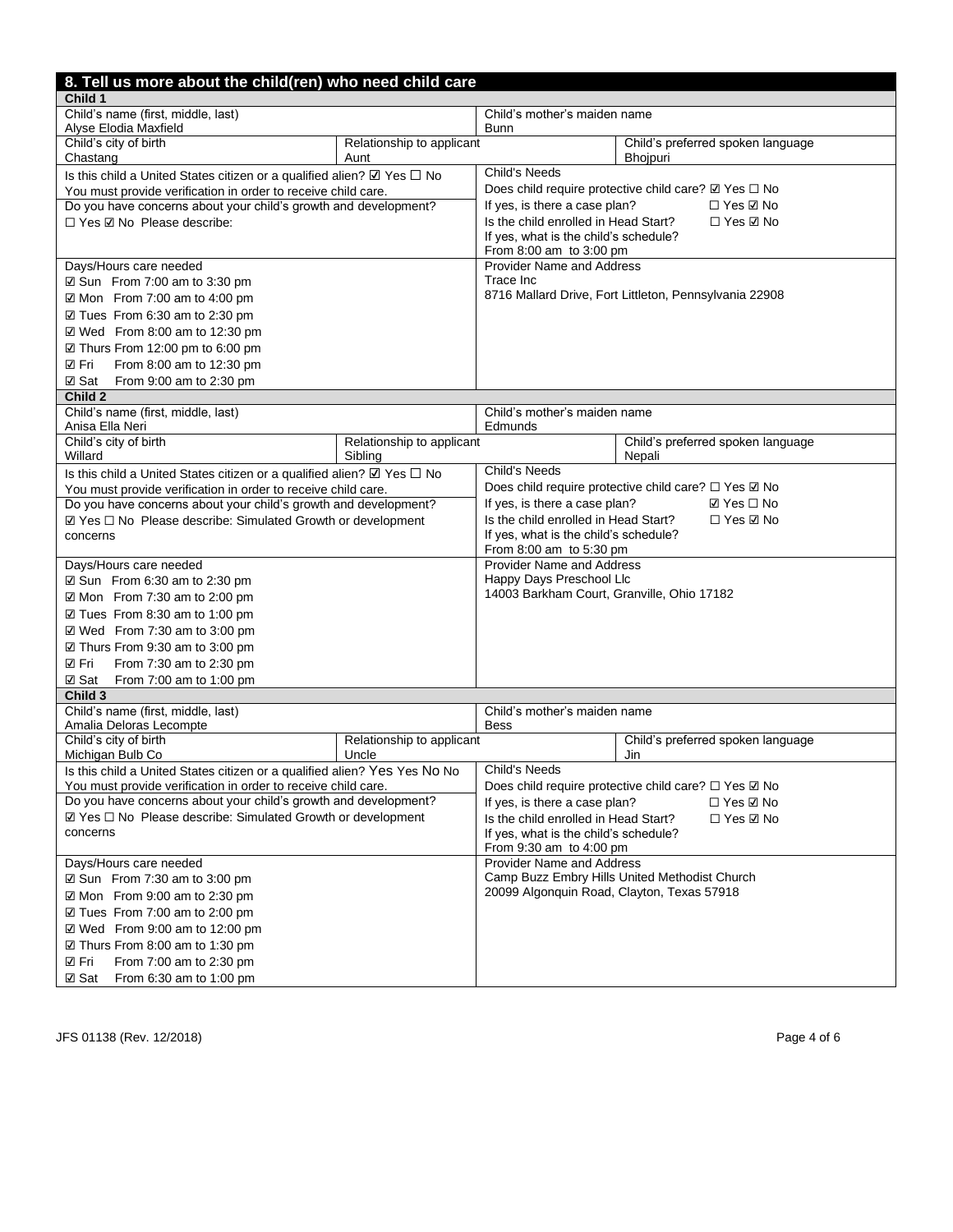| Child 4                                                                                                     |                           |                |                                                                |                      |                  |  |  |  |
|-------------------------------------------------------------------------------------------------------------|---------------------------|----------------|----------------------------------------------------------------|----------------------|------------------|--|--|--|
| Child's name (first, middle, last)                                                                          |                           |                | Child's mother's maiden name                                   |                      |                  |  |  |  |
| <b>Dillon Erica Pipes</b>                                                                                   |                           |                | Abbott                                                         |                      |                  |  |  |  |
| Child's city of birth<br>Relationship to applicant                                                          |                           |                | Child's preferred spoken language                              |                      |                  |  |  |  |
| Neighbor<br>Oxford                                                                                          |                           |                | Sylheti                                                        |                      |                  |  |  |  |
| Is this child a United States citizen or a qualified alien? Yes Yes No No                                   |                           |                |                                                                | <b>Child's Needs</b> |                  |  |  |  |
| You must provide verification in order to receive child care.                                               |                           |                | Does child require protective child care? $\Box$ Yes $\Box$ No |                      |                  |  |  |  |
| Do you have concerns about your child's growth and development?                                             |                           |                | If yes, is there a case plan?<br>□ Yes ☑ No                    |                      |                  |  |  |  |
| □ Yes ☑ No Please describe:                                                                                 |                           |                | Is the child enrolled in Head Start?<br>□ Yes ☑ No             |                      |                  |  |  |  |
|                                                                                                             |                           |                | If yes, what is the child's schedule?                          |                      |                  |  |  |  |
|                                                                                                             |                           |                | From 8:00 am to 5:30 pm                                        |                      |                  |  |  |  |
| Days/Hours care needed                                                                                      |                           |                | <b>Provider Name and Address</b>                               |                      |                  |  |  |  |
| ☑ Sun From 8:00 am to 12:00 pm                                                                              |                           |                | <b>Shandon Joint Unified School District</b>                   |                      |                  |  |  |  |
| $\boxtimes$ Mon From 7:30 am to 12:30 pm                                                                    |                           |                | 420 N Center Drive, Crest, California 4137                     |                      |                  |  |  |  |
| $\boxtimes$ Tues From 9:30 am to 12:00 pm                                                                   |                           |                |                                                                |                      |                  |  |  |  |
| $\boxtimes$ Wed From 8:30 am to 2:30 pm                                                                     |                           |                |                                                                |                      |                  |  |  |  |
| $\boxtimes$ Thurs From 7:00 am to 2:00 pm                                                                   |                           |                |                                                                |                      |                  |  |  |  |
|                                                                                                             |                           |                |                                                                |                      |                  |  |  |  |
| ☑ Fri<br>From 9:30 am to 12:00 pm                                                                           |                           |                |                                                                |                      |                  |  |  |  |
| From 8:30 am to 3:00 pm<br><b>☑ Sat</b>                                                                     |                           |                |                                                                |                      |                  |  |  |  |
| 9. Tell us about the school attendance of the child(ren) who need care.                                     |                           |                |                                                                |                      |                  |  |  |  |
| If any child(ren) are attending or will be attending Kindergarten or above, this section must be completed. |                           |                |                                                                |                      |                  |  |  |  |
|                                                                                                             |                           |                |                                                                | <b>Hours of</b>      | <b>School</b>    |  |  |  |
|                                                                                                             |                           | <b>Current</b> |                                                                | <b>School</b>        | Year             |  |  |  |
|                                                                                                             | <b>Child Entering</b>     | Grade          |                                                                | (ie 8 am)            | <b>Start and</b> |  |  |  |
| Child's name                                                                                                | Kindergarten              | Level          | <b>Name and Address of School</b>                              | $-3$ pm)             | <b>End Date</b>  |  |  |  |
| Alyse Maxfield                                                                                              | Will the child be         | 10th grade     | Quarterfield Elementary                                        | 0:00 am -            | 10/12/2014       |  |  |  |
|                                                                                                             | entering K this year?     |                | 17667 Sunset Avenue, Deer Meadows, Washington 4:00 pm          |                      | 11/20/2018       |  |  |  |
|                                                                                                             | $\Box$ Yes $\boxtimes$ No |                | 94578                                                          |                      |                  |  |  |  |
|                                                                                                             | Kindergarten Schedule     |                |                                                                |                      |                  |  |  |  |
|                                                                                                             | □ AM ☑ PM                 |                |                                                                |                      |                  |  |  |  |
|                                                                                                             |                           |                |                                                                |                      |                  |  |  |  |
|                                                                                                             | $\Box$ Full Day           |                |                                                                |                      |                  |  |  |  |
| Anisa Neri                                                                                                  | Will the child be         | 6th grade      | Lafayette Elementary                                           | 7:30 am -            | 10/18/2018       |  |  |  |
|                                                                                                             | entering K this year?     |                | 379 Princeton Hightstown Road, Adams Lake,                     | 4:00 pm              | 10/26/2022       |  |  |  |
|                                                                                                             | $\boxdot$ Yes $\Box$ No   |                | Indiana 9984                                                   |                      |                  |  |  |  |
|                                                                                                             | Kindergarten Schedule     |                |                                                                |                      |                  |  |  |  |
|                                                                                                             | $\Box$ AM $\Box$ PM       |                |                                                                |                      |                  |  |  |  |
|                                                                                                             | $\boxdot$ Full Day        |                |                                                                |                      |                  |  |  |  |
| Amalia Lecompte                                                                                             | Will the child be         | 10th grade     | Meadowvale Elementary                                          | 5:00 am -            | 12/14/2014       |  |  |  |
|                                                                                                             | entering K this year?     |                | 19709 Cincinnati-Dayton Road, Claridge,                        | 3:30 pm              | 10/28/2018       |  |  |  |
|                                                                                                             | □ Yes ☑ No                |                | Pennsylvania 89289                                             |                      |                  |  |  |  |
|                                                                                                             | Kindergarten Schedule     |                |                                                                |                      |                  |  |  |  |
|                                                                                                             | $\Box$ AM $\Box$ PM       |                |                                                                |                      |                  |  |  |  |
|                                                                                                             |                           |                |                                                                |                      |                  |  |  |  |
|                                                                                                             | $\Box$ Full Day           |                |                                                                |                      |                  |  |  |  |
| <b>Dillon Pipes</b>                                                                                         | Will the child be         | 4th grade      | Martin Boulevard Elementary                                    | 5:30 am -            | 12/11/2015       |  |  |  |
|                                                                                                             | entering K this year?     |                | 18325 Lake Center Plaza, Abingdon, Iowa 15858                  | 4:00 pm              | 12/25/2019       |  |  |  |
|                                                                                                             | $\boxdot$ Yes $\Box$ No   |                |                                                                |                      |                  |  |  |  |
|                                                                                                             | Kindergarten Schedule     |                |                                                                |                      |                  |  |  |  |
|                                                                                                             | ☑ AM ☑ PM                 |                |                                                                |                      |                  |  |  |  |
|                                                                                                             | $\Box$ Full Day           |                |                                                                |                      |                  |  |  |  |

JFS 01138 (Rev. 12/2018) Page 5 of 6